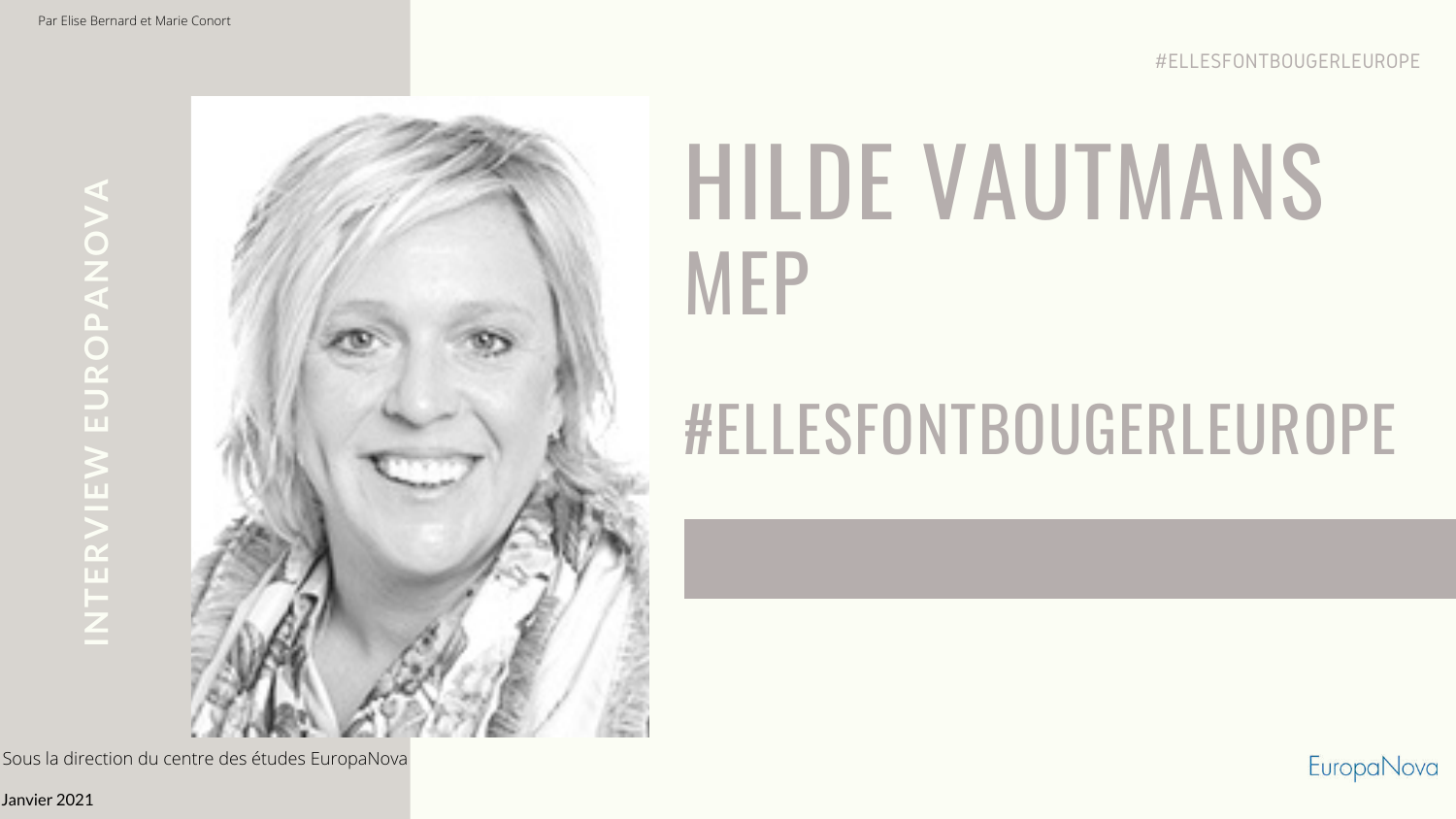#### PERSPECTIVES

**What has been your journey to reach the position you currently hold? And have you felt, during your career, that being a woman could be an obstacle, or at least have an influence on your career path? If so, how did you overcome it?** 

I have been politically active for a long time already and it won't come as a surprise to you that my gender has indeed played a role on several occasions. But being a woman has also brought some benefits to my career. When the law on gender equality had just been voted, I got the second and elective place on the list. On the other hand, I always followed defence and foreign affairs, which were topics that at that time were mainly followed by men. So I always had to make sure I knew my files twice as well, fortunately that wasn't a problem. (laughs)

#### **What dimension do you think the European Union should explore in the future? What are the key values that you would like to see its representatives uphold?**

Respect for other people is a value I hold very highly, and which drives my political vision and activities. I believe that a world in which everyone shows respect for the other, for their human dignity and for their choices, would be a much better world. Many of the problems we face today stem from the fact that some of us do not respect women or minorities as equally capable human beings. Therefore, I believe the EU should keep on promoting tolerance, understanding and a global commitment to human rights. These are values that I keep to in all my political and personal interactions, and that I also expect from people I interact with.

EuropaNova